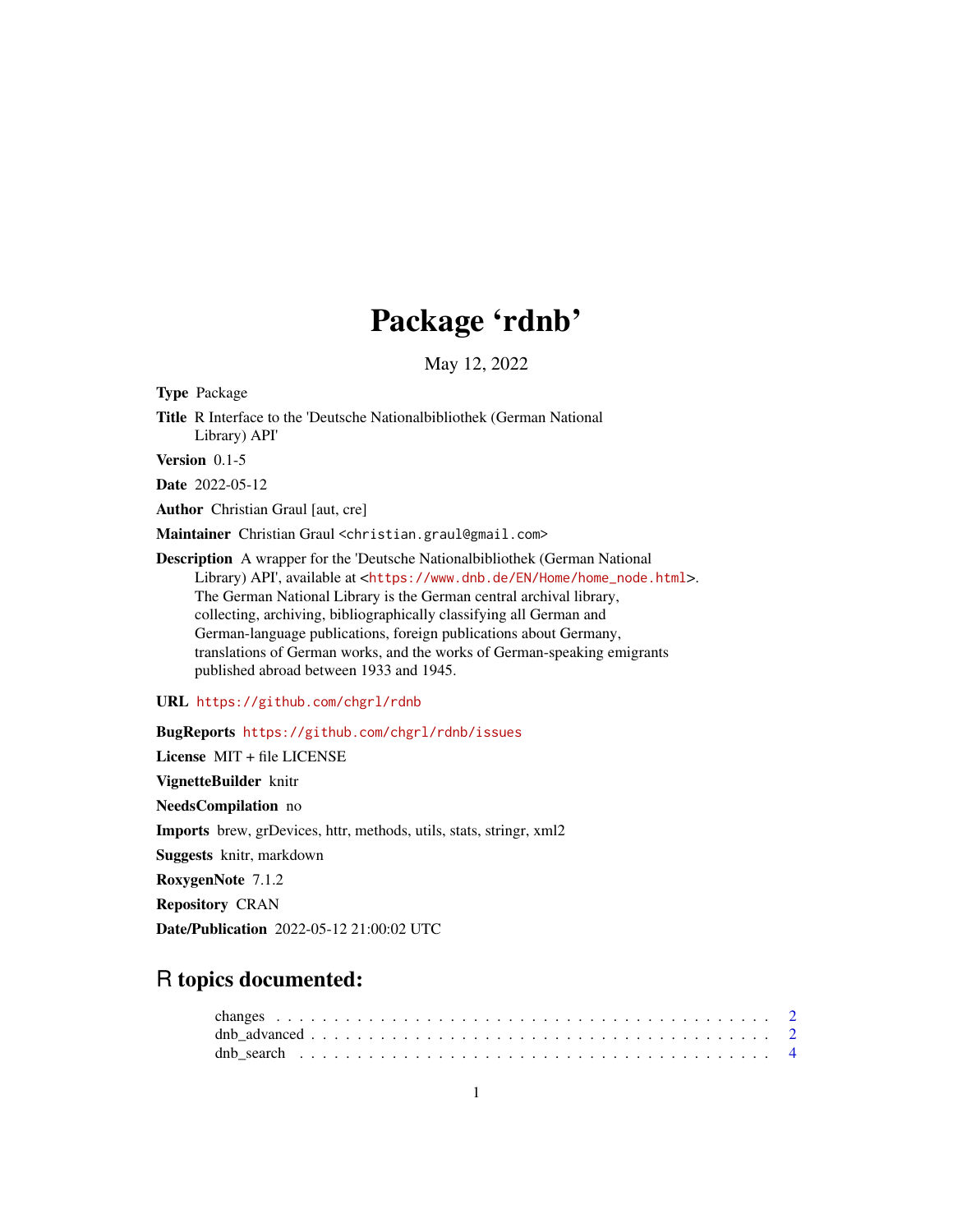#### <span id="page-1-0"></span>2 dnb\_advanced

changes *View changes notes.*

#### Description

changes brings up the NEWS file of the package.

#### Usage

changes(pkg = "rdnb")

#### Arguments

pkg Set to the default "rdnb". Other packages make no sense.

#### Examples

## Not run: changes()

## End(Not run)

<span id="page-1-1"></span>dnb\_advanced *Search the DNB catalogue - advanced search*

#### Description

dnb\_search exposes a search in the DNB catalogue, expressed in the DNB query language.

#### Usage

```
dnb_advanced(query, limit = 10, clean = TRUE, print = FALSE)
```
#### Arguments

| query | the search query, expressed in the DNB query language; single string value.                                                                                                                                                  |
|-------|------------------------------------------------------------------------------------------------------------------------------------------------------------------------------------------------------------------------------|
| limit | number and (optional) starting point of results returned; single integer value<br>(number of results), vector of two integer values (number of results and first<br>result, $>=1$ ) or "all" for a complete list of results. |
| clean | if TRUE (the default), the results are cleaned (see below for details).                                                                                                                                                      |
| print | if TRUE the search results are printed (default is FALSE).                                                                                                                                                                   |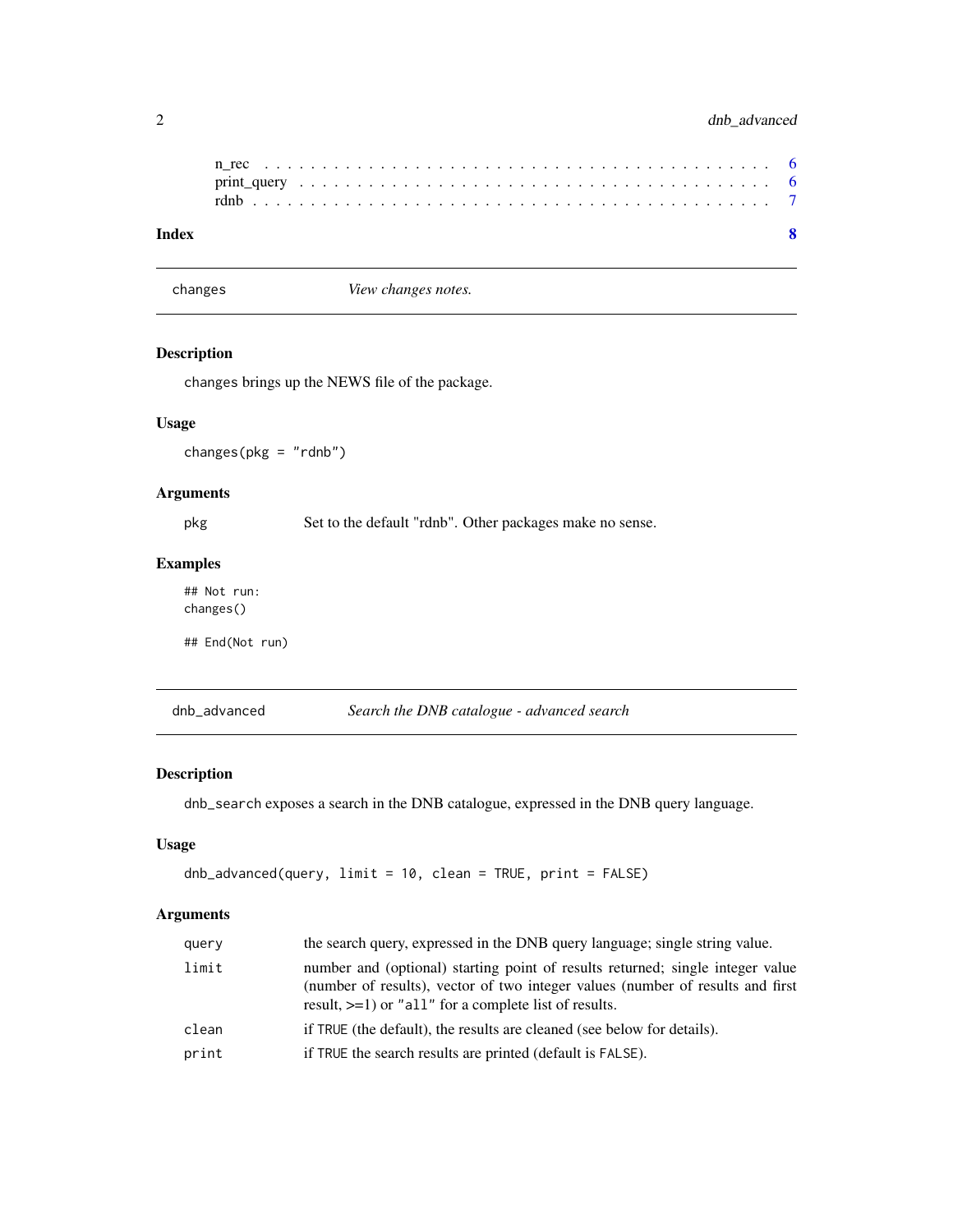#### dnb\_advanced 3

#### Details

#### *Cleaning of results*

To harmonise the results, some clutter is deleted and abbreviations frequently used in the dnb catalogue are replaced by full words. Here is a list of all replacements:

| Variable         | Searched  | Replaced by   |
|------------------|-----------|---------------|
| complete dataset | \u0098    | [deleted]     |
| complete dataset | \u009c    | [deleted]     |
| complete dataset | ,,        | ,             |
| complete dataset |           |               |
| complete dataset | $\vdots$  |               |
| year             | [string]  | [numeric]     |
| pages            | S.        | [deleted]     |
| pages            | Seiten    | [deleted]     |
| pages            | [         | [deleted]     |
| pages            | 1         | [deleted]     |
| publisher        | Verl.     | Verlag        |
| publisher        | verl.     | verlag        |
| publisher        | [         | [deleted]     |
| publisher        | 1         | [deleted]     |
| edition          | Aufl.     | Auflage       |
| edition          | aufl.     | auflage       |
| edition          | Orig.     | Original      |
| edition          | Ed.       | Edition       |
| edition          | ed.       | edition       |
| edition          | Ausg.     | Ausgabe       |
| edition          | ausg.     | ausgabe       |
| edition          | Nachdr.   | Nachdruck     |
| edition          | Bibliogr. | Bibliografie  |
| edition          | [         | [deleted]     |
| edition          | 1         | [deleted]     |
| edition          | [x].,     | $[x]$ .       |
| price            | kart.     | Kartoniert    |
| price            | Gb.       | Gebunden      |
| price            | Spiralb.  | Spiralbindung |
| price            | Pb.       | Paperback     |

#### Value

A data.frame of results with metadata.

#### Examples

```
## Not run:
# german books titled with 'cat' (male or female),
# excluding titles containing dogs, since the year 2001
cats <- dnb_advanced("(tit=katze OR tit=kater NOT tit=hund) AND jhr>2000 AND mat=books AND spr=ger")
```
## End(Not run)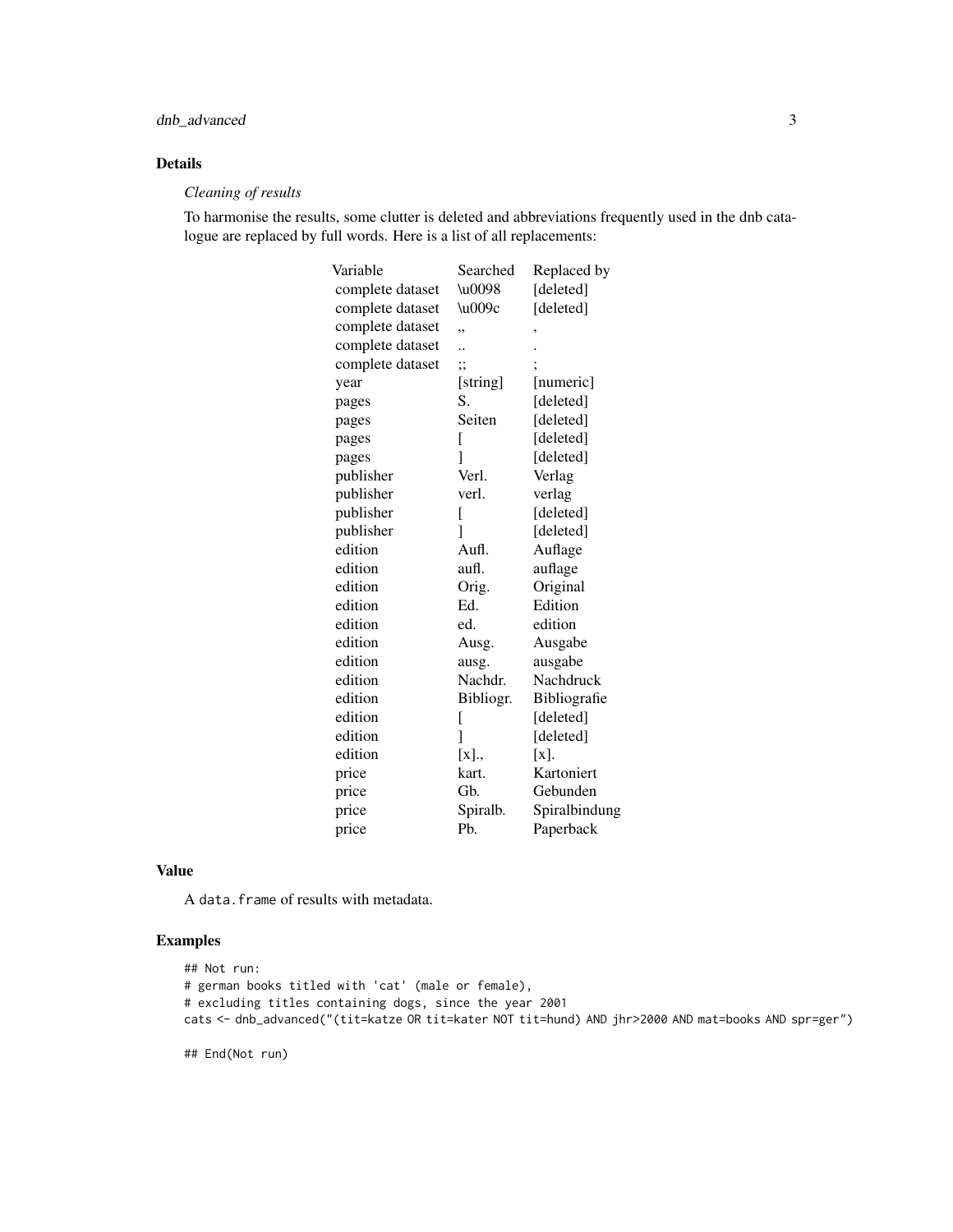<span id="page-3-1"></span><span id="page-3-0"></span>

#### Description

dnb\_search exposes a search in the DNB catalogue.

#### Usage

```
dnb_search(
  title,
 author,
 year,
 publisher,
 keyword,
  type,
 language,
 limit = 10,clean = TRUE,
 print = FALSE
\mathcal{L}
```
#### Arguments

| title     | the title (including subtitle, short title, volume title, etc.); optional single string<br>value or vector of strings.                                                                                                                                                                                          |
|-----------|-----------------------------------------------------------------------------------------------------------------------------------------------------------------------------------------------------------------------------------------------------------------------------------------------------------------|
| author    | the author(s); optional single string value or vector of strings.                                                                                                                                                                                                                                               |
| year      | the year of publishing; optional single integer value or vector of integers.                                                                                                                                                                                                                                    |
| publisher | the publisher (publisher name and/or location); optional single string value or<br>vector of strings.                                                                                                                                                                                                           |
| keyword   | one or a set of keywords describing the work (subjects, persons, locations, or-<br>ganisations, etc.); optional single string value or vector of strings.                                                                                                                                                       |
| type      | the type of publication (optional), one or a vector of articles, manuscript,<br>biographicaldoc, letters, bequest, collections, books, brailles, maps,<br>discs, dissertations, online, films, microfiches, multimedia, music,<br>scores, serials, persons, subjects, corperations, works, events, geographics. |
| language  | the language of the work by ISO 639-2/B code (https://en.wikipedia.org/<br>wiki/List_of_ISO_639-2_codes); single string value or vector of strings.                                                                                                                                                             |
| limit     | number and (optional) starting point of results returned; single integer value<br>(number of results), vector of two integer values (number of results and first<br>result, $>=1$ or "all" for a complete list of results.                                                                                      |
| clean     | if TRUE (the default), the results are cleaned (see dnb_advanced for details).                                                                                                                                                                                                                                  |
| print     | if TRUE the search results are printed (default is FALSE).                                                                                                                                                                                                                                                      |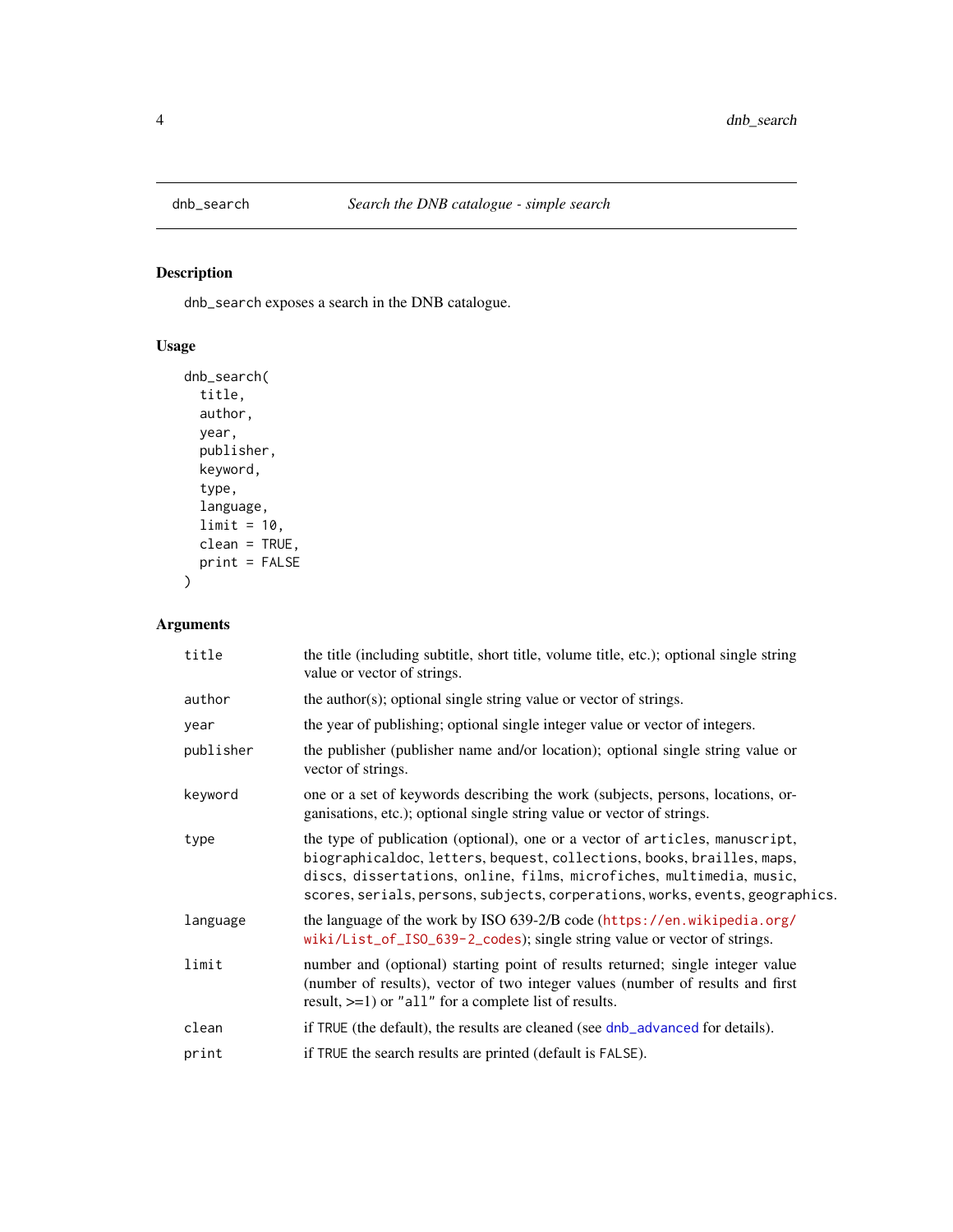dnb\_search 5

#### Details

to do

#### Value

A list of results with metadata.

#### Examples

```
## Not run:
# title search
single.title <- dnb_search(title="katze")
multi.title <- dnb_search(title=c("katze", "kater", "+maus", "-hund"))
# author search
single.author <- dnb_search(author="kern")
author.or.author <- dnb_search(author=c("kern", "locke"))
author.and.author <- dnb_search(author=c("kern", "+locke"))
author.not.author <- dnb_search(author=c("kern", "-locke"))
# publication year
single.year <- dnb_search(title="katze", year=2015)
sequence.of.years <- dnb_search(title="katze", year=2010:2015)
set.of.years <- dnb_search(title="katze", year=c(2010:2013, 2015))
# publisher search
single.publisher <- dnb_search(title="katze", publisher="kiepenheuer")
set.of.publishers <- dnb_search(title="katze", publisher=c("kiepenheuer", "piper"))
# keyword search
single.keyword <- dnb_search(author="kern")
keyword.or.keyword <- dnb_search(keyword=c("katze", "hund"))
keyword.and.keyword <- dnb_search(keyword=c("katze", "+hund"))
keyword.not.keyword <- dnb_search(keyword=c("katze", "-hund"))
# type search
single.type <- dnb_search(title="katze", type="books")
set.of.types <- dnb_search(title="katze", type=c("books", "articles", "online"))
# language search
single.language <- dnb_search(title="cat", language="eng")
set.of.languages <- dnb_search(title=c("cat", "katze"), language=c("eng", "ger"))
# change limit of results
first.result <- dnb_search(title="katze", limit=1)
5.results.starting.with.the.21st <- dnb_search(title="katze", limit=c(5, 21))
all.results <- dnb_search(title="katze", limit="all")
## End(Not run)
```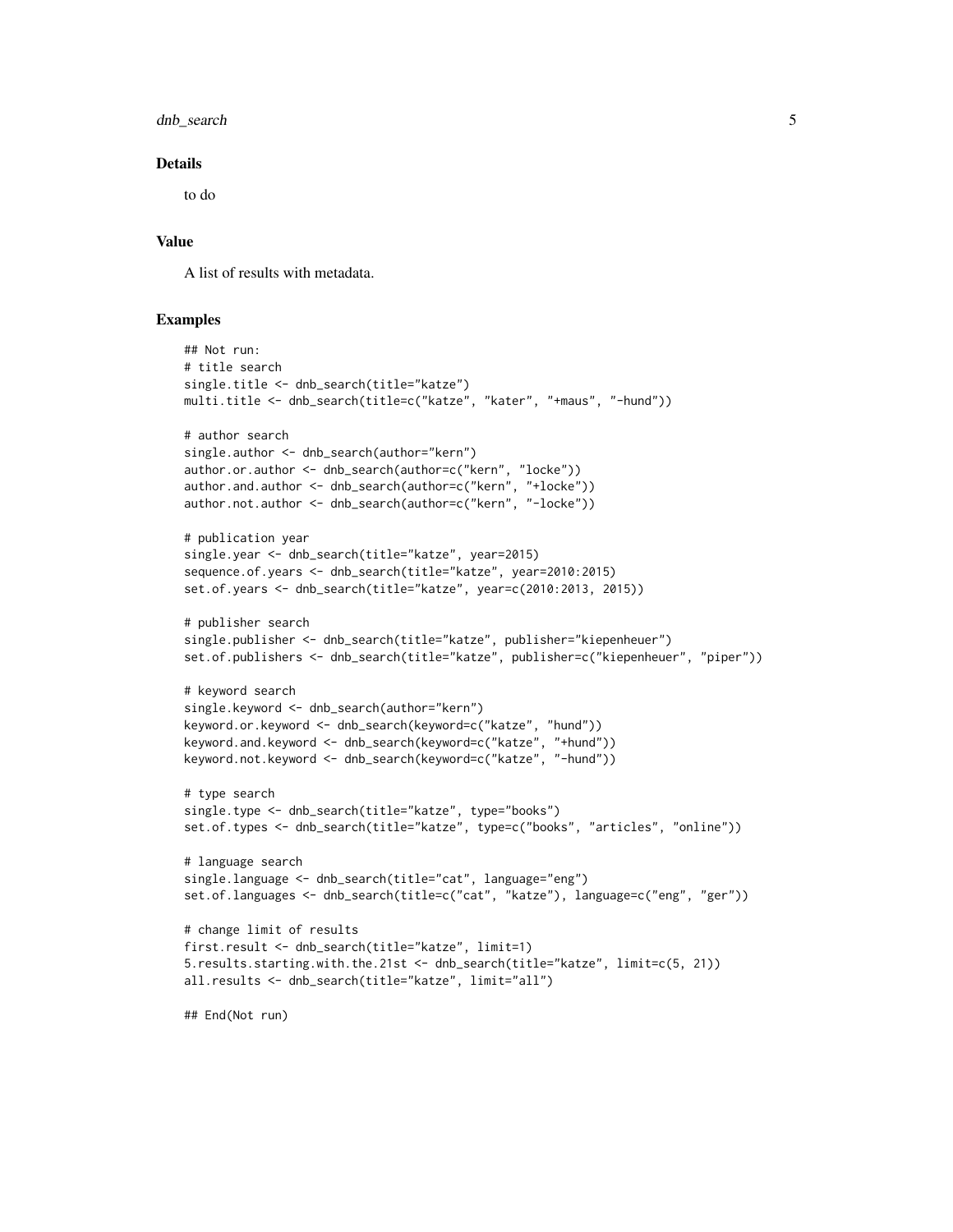<span id="page-5-0"></span>

#### Description

n\_rec returns the number of items in a list of records returned by a DNB-search.

#### Usage

n\_rec(dnb\_obj)

#### Arguments

dnb\_obj the DNB-search object returned [dnb\\_search](#page-3-1) or [dnb\\_advanced](#page-1-1).

#### Value

Number of records found.

#### Examples

```
## Not run:
dnb.srch <- dnb_search(title="katze")
n_rec(dnb.srch)
```
## End(Not run)

print\_query *Print search query*

#### Description

print\_query prints out the query used for a DNB-search request.

#### Usage

```
print_query(dnb_obj)
```
#### Arguments

dnb\_obj the DNB-serch object returned by [dnb\\_search](#page-3-1) or [dnb\\_advanced](#page-1-1).

#### Value

Query string.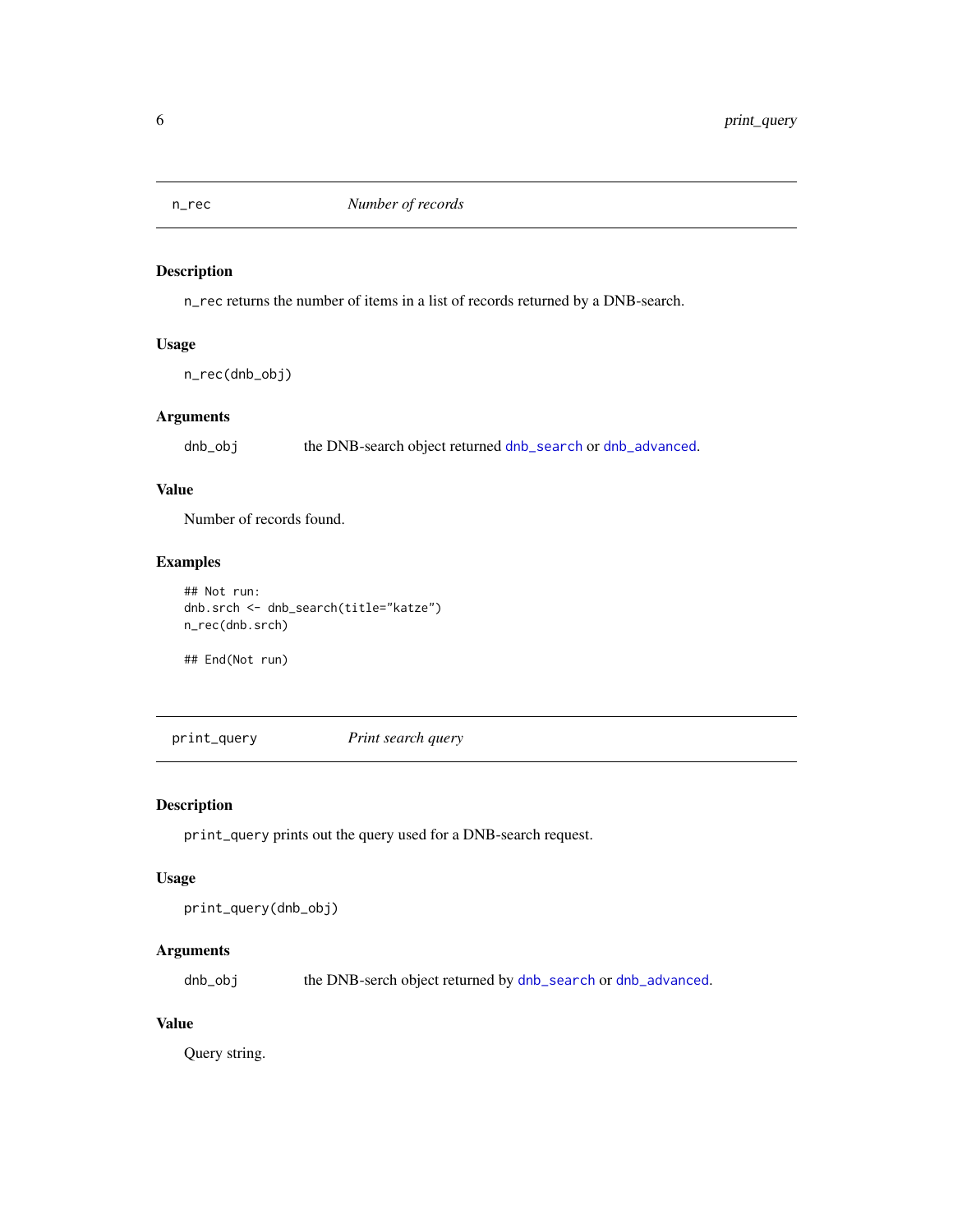#### <span id="page-6-0"></span>rdnb 77

#### Examples

```
## Not run:
dnb.srch <- dnb_search(title="katze")
print_query(dnb.srch)
```
## End(Not run)

|  |  | $\sim$ |
|--|--|--------|
|--|--|--------|

R Interface to the Deutsche Nationalbibliothek (German National Li*brary) API*

#### Description

A wrapper for the Deutsche Nationalbibliothek (German National Library) API, available at [https:](https://www.dnb.de/EN/Home/home_node.html) [//www.dnb.de/EN/Home/home\\_node.html](https://www.dnb.de/EN/Home/home_node.html). The German National Library is the German central archival library, collecting, archiving, bibliographically classifying all German and Germanlanguage publications, foreign publications about Germany, translations of German works, and the works of German-speaking emigrants published abroad between 1933 and 1945.

#### Details

All bibliographic data of the German National Library are provided free of charge and can be freely re-used under "Creative Commons Zero" (CC0 1.0) terms. The metadata and online interfaces are provided with no guarantee of their being continuous, punctual, error-free or complete, or of their not infringing the rights of third parties (e.g. personal rights and copyright).

#### References

About the DNB: [https://www.dnb.de/EN/Ueber-uns/ueberUns\\_node.html](https://www.dnb.de/EN/Ueber-uns/ueberUns_node.html); about the interface: [https://www.dnb.de/EN/Professionell/Metadatendienste/Datenbezug/SRU/sru\\_nod](https://www.dnb.de/EN/Professionell/Metadatendienste/Datenbezug/SRU/sru_node.html)e. [html](https://www.dnb.de/EN/Professionell/Metadatendienste/Datenbezug/SRU/sru_node.html)